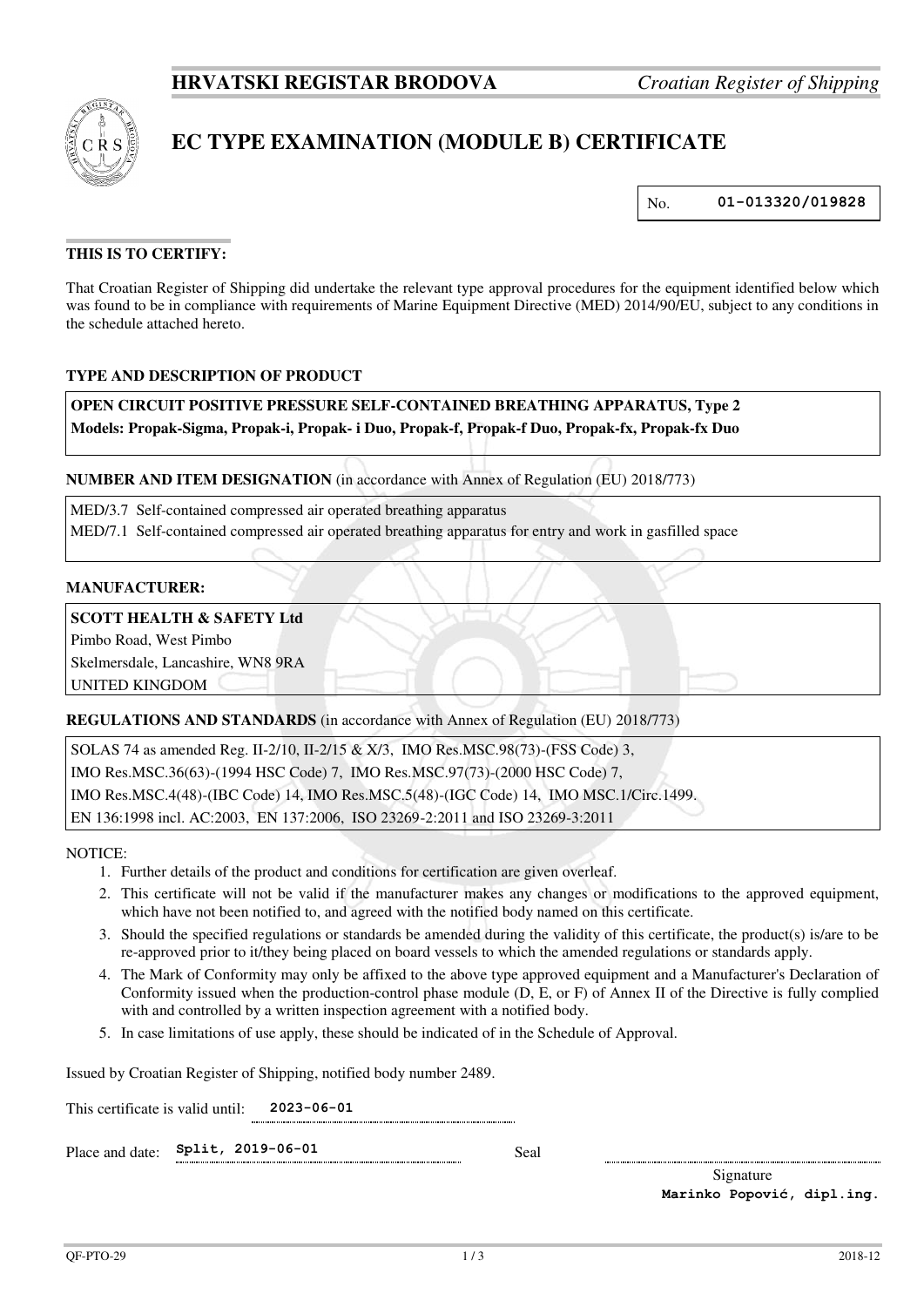# **THE SCHEDULE OF APPROVAL**

### **1. PRODUCT DESCRIPTION**

#### OPEN CIRCUIT POSITIVE PRESSURE SELF-CONTAINED BREATHING APPARATUS, Type 2

 Models: Propak-Sigma, Propak-i, Propak-i Duo, Propak-f, Propak-f Duo, Propak-fx, Propak-fx Duo are self -contained breathing apparatus compatible to the bellow range of cylinders, face masks and with either analogue pressure indicator and whistle or DPG (Digital Pressure Gauge) and warning devices.

Models Propak-i Duo, Propak-f Duo and Propak-fx Duo are with twin-cylinder configuration.

ProPak-Sigma:

 The back and harness comprising flame retardant aramid blend webbing and flame retardant back frame with FR rubber **Boot**.

#### ProPak-i and ProPak-i Duo:

 The back and harness comprising flame retardant aramid blend webbing and flame retardant back frame with FR rubber Boot. Flame retardant Proban covered flame retardant waistbelt.

#### ProPak-f and ProPak-f Duo:

 The back and harness comprising flame retardant aramid blend webbing and flame retardant back frame with FR rubber Boot. Flame retardant Proban covered flame retardant waist belt and upper shoulder straps to give additional padding .

ProPak-fx and ProPak-fx Duo:

 The back and harness comprising flame retardant aramid blend webbing and flame retardant back frame with FR rubber Boot. Flame retardant Proban covered flame retardant waistbelt and upper shoulder straps to give additional padding .

#### Compatible Cylinders:

 CYL-FWC-1300 (4,7 litre/300 bar/composite) CYL-1200 (6 litre/200 bar/steel) CYL-BFK-1640 (6 litre/300 bar/composite) CYL-1640 (6 litre/300 bar/steel)  $CYL-FWC-1640$  (6 litre/300 bar/composite) CYL-FWC-1800 (9 litre/200 bar/composite) CYL-FWC-1860 (6,8 litre/300 bar/composite) CYL-FWC-2460 (9 litre/300 bar/composite)

 Note: For models Propak-i Duo, Propak-f Duo and Propak-fx Duo, only cylinders CYL-FWC-1640, CYL-FWC-1800 and CYL-FWC-1860 are suitable.

Compatible Cylinders Valves*:* 

Ventil K36 seies (200/300 bar M18 bottom opening cylinder valve)

Ventil K44 series (200/300 bar M18 bottom opening cylinder valve available with or without burst disc)

 Ventil K632 type (CV5) (200/300 bar M18 right angle cylinder valve available with our without burst disc; with or without pressure gauge)

 Ventil / Scott (CV4) (200/300 bar M18 cylinder valve available with or without burst disc; with or without pressure gauge; with or without burst disc and pressure gauge)

Scott (CV6) (300 bar M18 bottom opening cylinder valve)

 Note: Ventil valves approved with standard rust tube or with excess flow valve. Scott (CV6) valve approved with standard rust tube only.

Compatible facemasks: Vision 3, FRR Promask & Vision AMS

# **2. APPLICATION/LIMITATION OF USE**

Approved for use as self-contained compressed air breathing apparatus of fire-fighter's outfit and as self-contained compressed air operated breathing apparatus for entry and work in gasfilled space.

 The device was also assessed against the requirements of IMO MSC.1/Circ.1499, FSS Code chapter 3, paragraph 2.1.2.2 relating to a visual device and audible alarm that will alert the user before the air in the cylinder has been reduced to no less than 200 litres. The device was confirmed as complying with a marked sector on the pressure gauge and audible whistle in the pneumatic system.